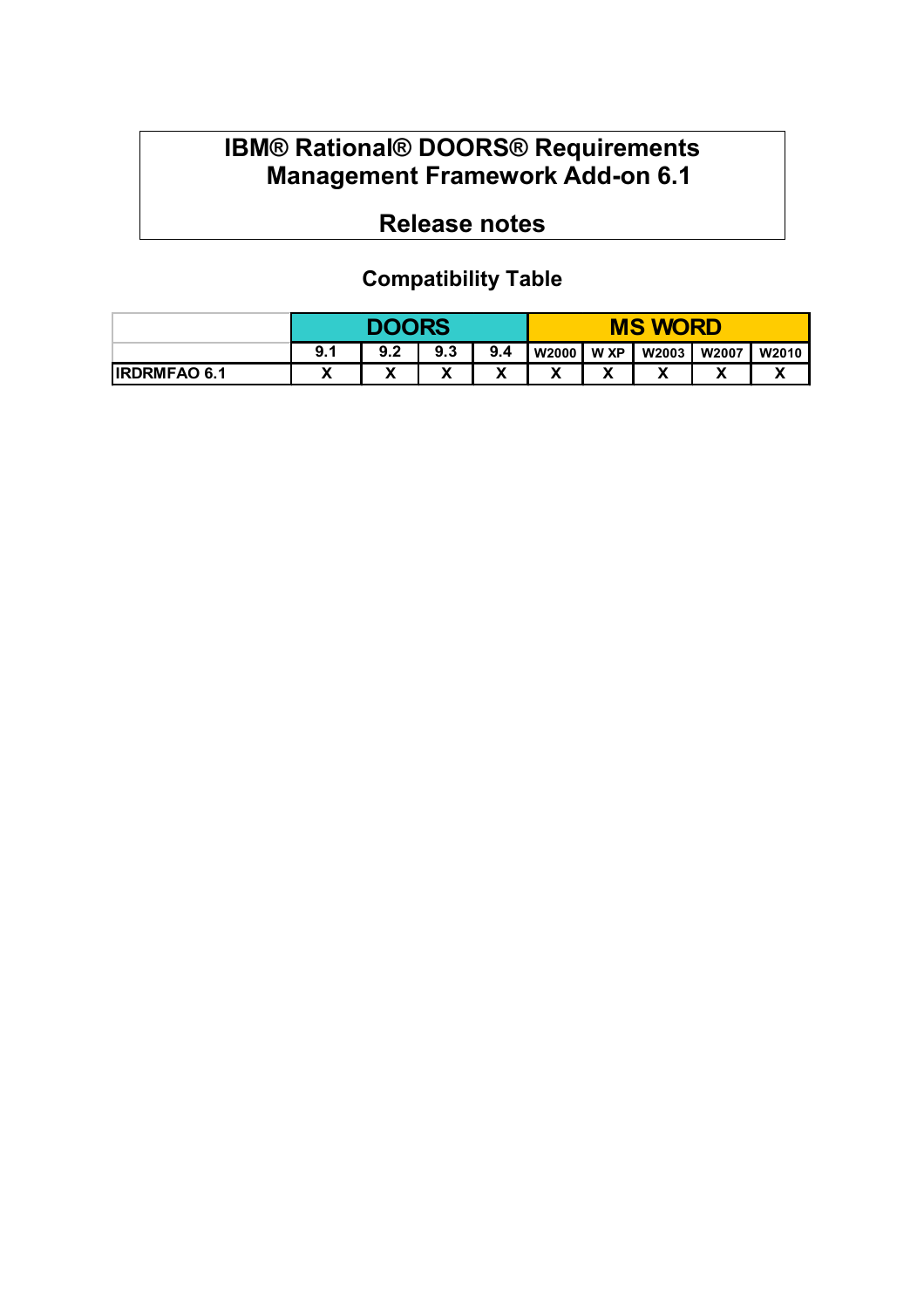### *IBM® Rational® DOORS® Requirements Management Framework Add-on 6.1*

June 1<sup>st</sup>, 2012

Some previous versions of this product were delivered by Telelogic as an Asset named DOORS T-REK.

 Any installed version of DOORS T-REK or previous version of IBM® Rational® DOORS® Requirements Management Framework Add-on must be uninstalled before installing IBM® Rational® DOORS® Requirements Management

Framework Add-on 6.1.

Whenever RCM was used, please remove all the RCM triggers before uninstalling DOORS T-REK.

The FLEXLM feature required to execute IRDRMFAO is different from the DOORS T-REK license feature. The new feature is "IRDRMFAO" (instead of "DTREK").

#### **Compatibility**

- This version is compatible with DOORS 9.1, DOORS 9.2, DOORS 9.3 and DOORS 9.4
- It is also compatible with the different versions of DOORS WEB ACCESS.
- This version is compatible with Office 2000, Office XP, Office 2003, Office 2007 and Office 2010.

#### **Enhancements implemented in RMF 6.1**

#### 1) **PFM (Product Family Management)**

PFM is a solution to manage requirements in a Product Line Engineering context. PFM enables to create a generic definition of a product (or system) with optional parts, alternatives and configurable requirements, and then to derive the actual products (or systems) from it.

PFM also manages parallel developments and synchronization between the generic definition of the product and the actual products.

This version includes the following enhancements :

- Formal Change management over configurable requirements
	- o Parameters can optionaly be under change control
	- o The modification requiring a Change Request are :
		- **creation**
		- **deletion**
		- modification of the name, value or unit
	- o The change requests used must be accepted (or rejected) before a package version can be baselined.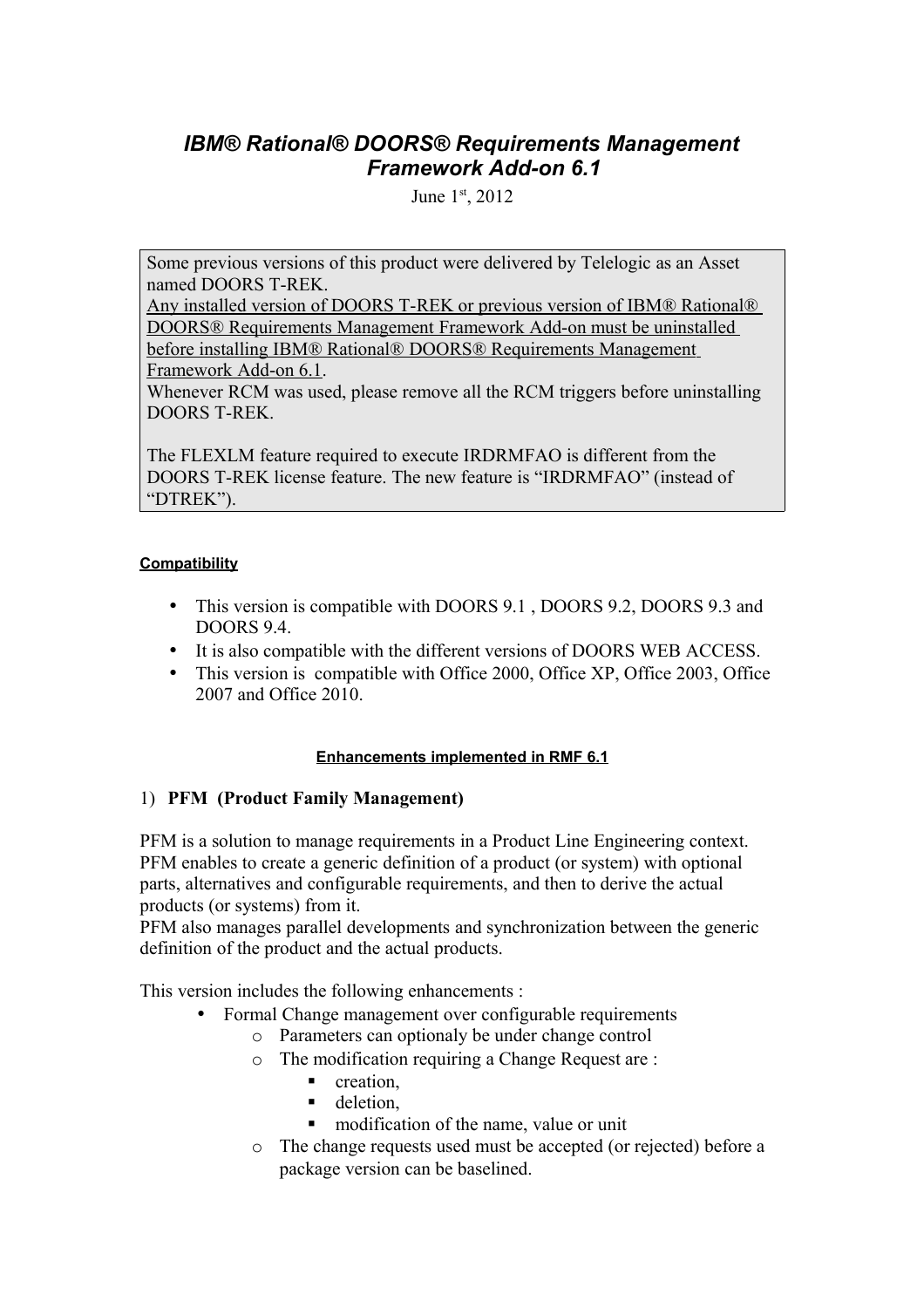- Business logic exceptions
	- o Some consistency check errors can now be discarded by creating exceptions for more flexibility :

| Type      | Property           | message                                                                                                                                                                      |
|-----------|--------------------|------------------------------------------------------------------------------------------------------------------------------------------------------------------------------|
| Criterion | Contraint          | "violated constraint"                                                                                                                                                        |
| Criteria  | Mandatory          | "at least one criterion must be selected"                                                                                                                                    |
| set       | Multi-<br>valued ? | "at most one criterion can be selected"                                                                                                                                      |
| Parameter | Values             | " <value> is not a valid value for the<br/>parameter <name> because the<br/>condition of the range <math>\leq</math> range <math>\geq</math> is not<br/>true"</name></value> |

- o Those exceptions are duly managed:
	- the person, date, rationale, error description are recorded
	- exceptions are automatically deleted whenever the related errors disappear
- Reporting the differences between configurations
	- o Creates a report showing the differences between two configurations or more
	- o The result of the comparison is a MS Excel report, displaying:
		- The objects that are used in one configuration and not the other(s), and
		- a matrix showing (for all the configurations)
			- the status of the criteria, and
			- the value of the parameters
		- Some metrics (number of RMF objects per type in each module of each package)
- Renaming tool
	- o As modules can contain references to Criteria and Parameters,
		- PFM now offers to update those references whenever a Criterion or a Parameter is renamed
			- scans the modules that may contains references
			- displays a report listing all the references found, that can be exported to MS Excel.
			- optionaly updates the references. At the end, the report displays a status for each reference, with an error message if the update failed.
- new command "Edit  $>$  Move" in the PFM Browser enabling to move items from one package version to another easily :
	- o criteria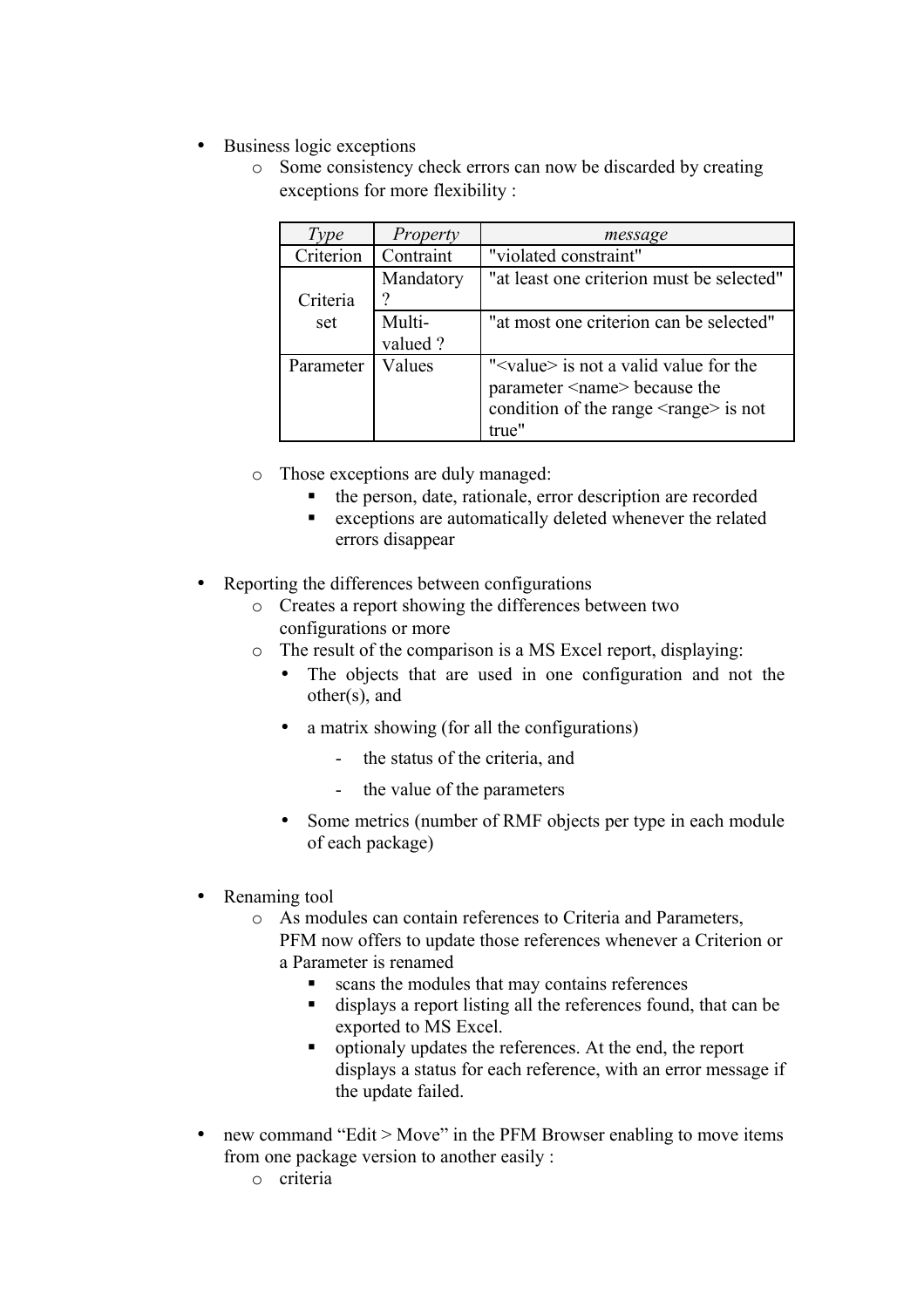- o criteria sets (new)
- o parameters
- Performances
	- o PFM browser :
		- $\blacksquare$  the PFM browser starts up faster when many data are loaded
		- $\blacksquare$  the window comparing two configurations is displayed faster when many data are displayed
		- **for performance reason, parameters are no longer displayed** in the treeview but only in the right list when selecting the node "Parameters". The 'Properties' window must be opened to display all the properties of the selected parameter.
	- o when modifying parameters from outside the PFM browser (using the PFM info GUI), the changes are saved faster.

#### **2) RCM**

- When entering in edition mode, RCM now warns that the modification of a semantic attribute will be rejected only if the user has double-clicked a column that actually displays a semantic attribute.
	- NB: **You need to delete and recreate the RCM triggers to benefit from this improvement**
- In the previous versions, only semantic links could be suspect. It is now possible to define links in the Project Profile so that they are not semantic but can be suspect though. (Please refer to the user manual §7.3.4 "Add a new relationship" for more details)

| $\mathbf{Component}$ | <b>APAR</b> | <b>Description</b>                                                                                                                                                                                                          |
|----------------------|-------------|-----------------------------------------------------------------------------------------------------------------------------------------------------------------------------------------------------------------------------|
| Dashboard            |             | A DXL error may occur in the file dashboard/layout/statusAlarm.dxl<br>at line 58 using RMF 6.0.0.4 when displaying a view that shows<br>alarms. A workaround consists in running the command "Configure<br>Dashboard" once. |
|                      |             | At the end of an export, Excel is sometimes not refreshed.                                                                                                                                                                  |
|                      |             | The computation of a metric of type "Evolution" may be incorrect if<br>the ending date is not specified.                                                                                                                    |
| DOC                  |             | The script "Generate doc history" is not restricted to master<br>modules any more.                                                                                                                                          |
|                      |             | An error may occur when clicking the "Module Parameters" button<br>in the "Generate" window: -R-E-DXL:<br><addins docwexplnit.inc:1156="" gui="" irdrmfao="" plm=""> null Module</addins>                                   |

#### **Corrections implemented in RMF 6.1**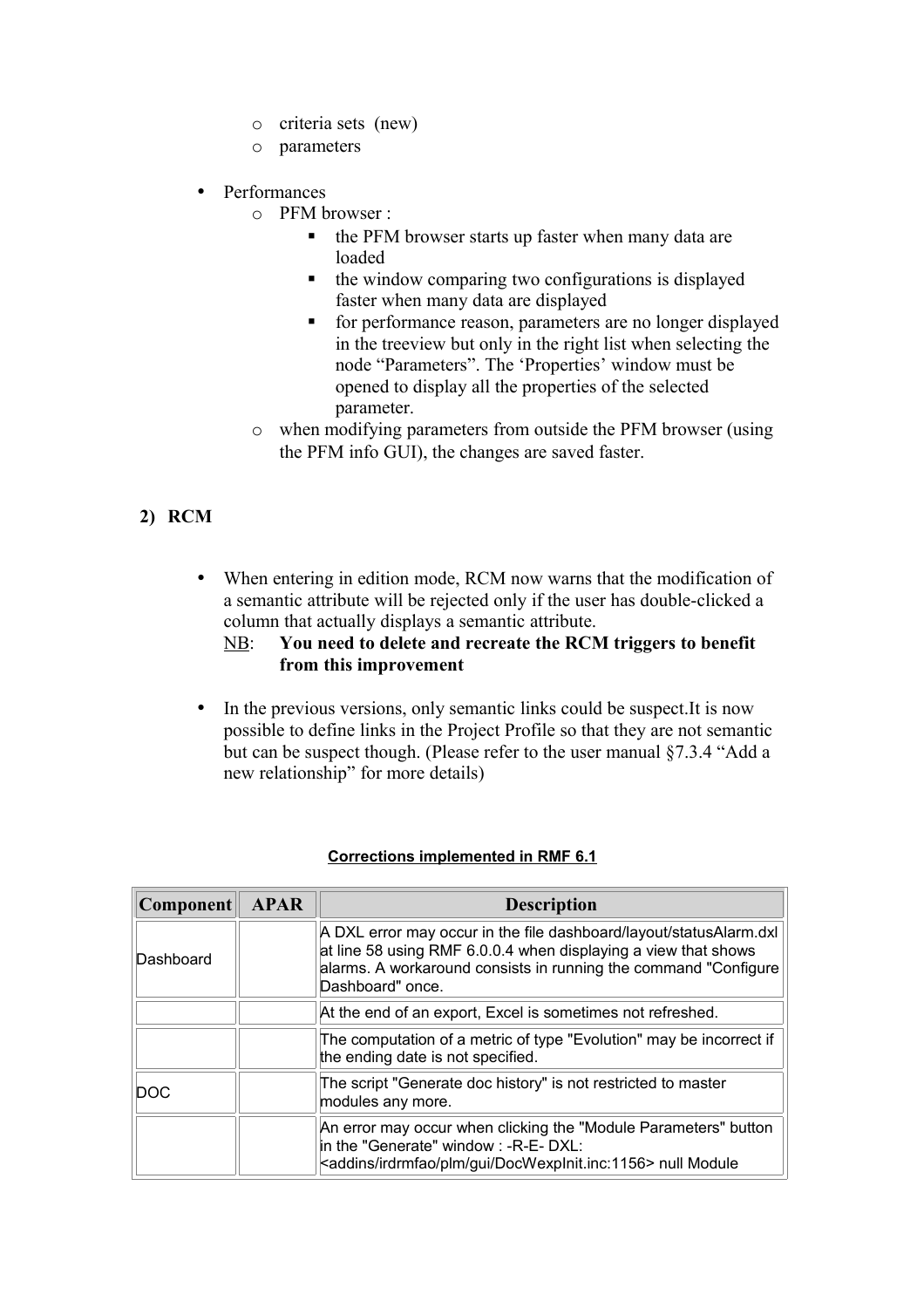|             | parameter was passed into argument position 1                                                                                                                                                                                                                                       |
|-------------|-------------------------------------------------------------------------------------------------------------------------------------------------------------------------------------------------------------------------------------------------------------------------------------|
| Exchange    | An error may occur when importing a module with readonly access<br>rights: addins/irdrmfao/startup/exchange/xmldefs.inc:2469> An<br>unexpected error has occurred                                                                                                                   |
| <b>PFM</b>  | When a new configuration is created, the value of its parameters is<br>empty. They should be equal to those of the previous version<br>instead.                                                                                                                                     |
| RCM         | Changing the status of a Change Request to "Cancelled" fails if at<br>least one impacted object is not composite (has no descendants)<br>with the following error:<br>"addins\irdrmfao\startup\rcm\rcmimpact.inc:977                                                                |
|             | When changing the status of a CR to "Cancelled", RCM should<br>check also if the descendants of the impacted object have<br>incoming links and display an error message easier to understand<br>if so.                                                                              |
|             | When a non-priviledge user run the command "set to be reviewed"<br>in "manage CR" and does not confirm the action, then the CR is<br>left open in edit mode and not visible.                                                                                                        |
|             | When changing the status of a CR check if the CR has been<br>opened in exclusive edit mode successfully.                                                                                                                                                                            |
|             | To change the status of a CR from "to be reviewed" to "in<br>progress", the "CR manager" role is sufficient: do not require the<br>"RCM admin" as well.                                                                                                                             |
|             | When changing the status of a CR from "in progress" to "to be<br>reviewed", do not open the impacted modules (in exclusive edit<br>mode) as it is useless.                                                                                                                          |
|             | When changing the status of a CR, if an impacted modules cannot<br>be opened in exclusive edit mode, do not display an error message<br>for as many times as there are impacted objects, but only once.                                                                             |
|             | When changing the status of a CR, make sure first that the<br>impacted modules and the CR are not modified so that they can be<br>closed down to abort the transaction should an error occur. If such<br>a module is modified, let the user decide wether saving it or<br>aborting. |
|             | When an error occur while changing the status of a CR, close<br>down all the modified modules without saving in all cases.                                                                                                                                                          |
|             | Whenever the status of a CR has changed in another session,<br>RCM may not be aware of it and therefore may not prevent a user<br>from modifying an object whose CR is now "to be reviewed" for<br>instance.                                                                        |
|             | The RCM check may fail with a DXL error message "null LockRef".                                                                                                                                                                                                                     |
|             | Let CR modules be resilient to a change in the name of the<br>impacted modules to prevent error when displaying view "11. Delta<br>highlights".                                                                                                                                     |
|             | The code of the RCM triggers can now be edited. It is available in<br>the file startup/usercallout/rcmusercallouts.inc.                                                                                                                                                             |
|             | If the user double-clicks a column displaying a semantic attribute<br>(not the main column) and a new version is created, then the value<br>of the semantic attribute is reset for the new version. The RCM<br>triggers need to be deleted and recreated to fix this issue.         |
| <b>WEXP</b> | The UI "Manage WEXP jobs" now displays detailed information                                                                                                                                                                                                                         |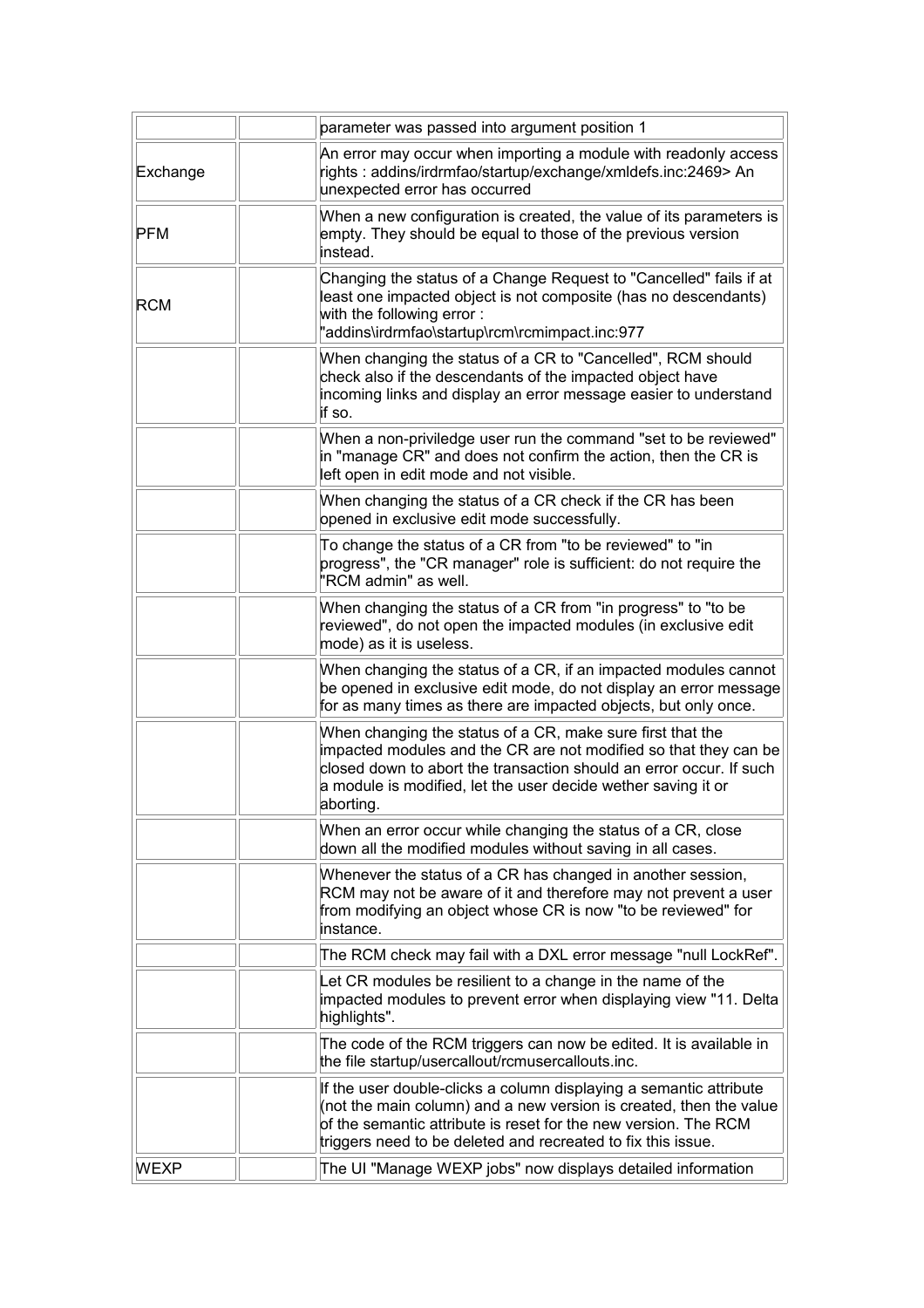| about the jobs that are inconsistent and allow to delete them<br>instead of simply displaying the error "Some errors occurs when<br>extracting data on waiting/in progress/completed jobs". |
|---------------------------------------------------------------------------------------------------------------------------------------------------------------------------------------------|
| When the export is sent to the spooler, WEXP should close the<br>process winword.exe spawned when starting up WEXP.                                                                         |

#### **Known limitations**

- **Explorer** 
	- o The explorer is not able to manage a RMF project with too many items inside. The display of projects with more than 500 items will take too many time and memory resources. To cope with this limitation in the context of big projects, you should use the Scope concept to limit the size of the Explorer database, according to the part of the project you want to display.
	- o The object graph view may need a large amount of memory and time resources to be processed. You should use this feature only after having filtered the visible items to limit the number of objects to process.
	- o The explorer is not dynamically refreshed when database modifications (item creation, deletion, renaming, moving) are done outside of the tool.
- **Exchange** 
	- o The XML format processing used by Exchange is not very efficient because of the use of DXL script programming and not compiled code. The import operation may take a lot of time and memory resources to process the dataset. For example, the processing of 5000 objects to import will take several hours.
- Word generation
	- o Because of the architecture of the DOORS to Word generation operation, that needs an instance of Word to process the data, the export of large amount of data may take a lot of time and resources. The amount of resources used is also dependent of the used formats. In case of memory or time limit, you should process incrementally by exporting several smaller dataset.
- RCM
	- o You should avoid putting under RCM control too many modules within the same operation, because this operation may use a lot of memory. 10 modules should be a maximum, except if you can test before that you may supersede this limit without any trouble.
	- o RCM is not able to control table elements (tables, rows, columns or cells), even in "All objects" mode. The only supported case if when a table is a part of a composite RMF object.
	- o RCM is not able to control heading objects, even in "All objects" mode or if embedding of RMF objects is allowed.